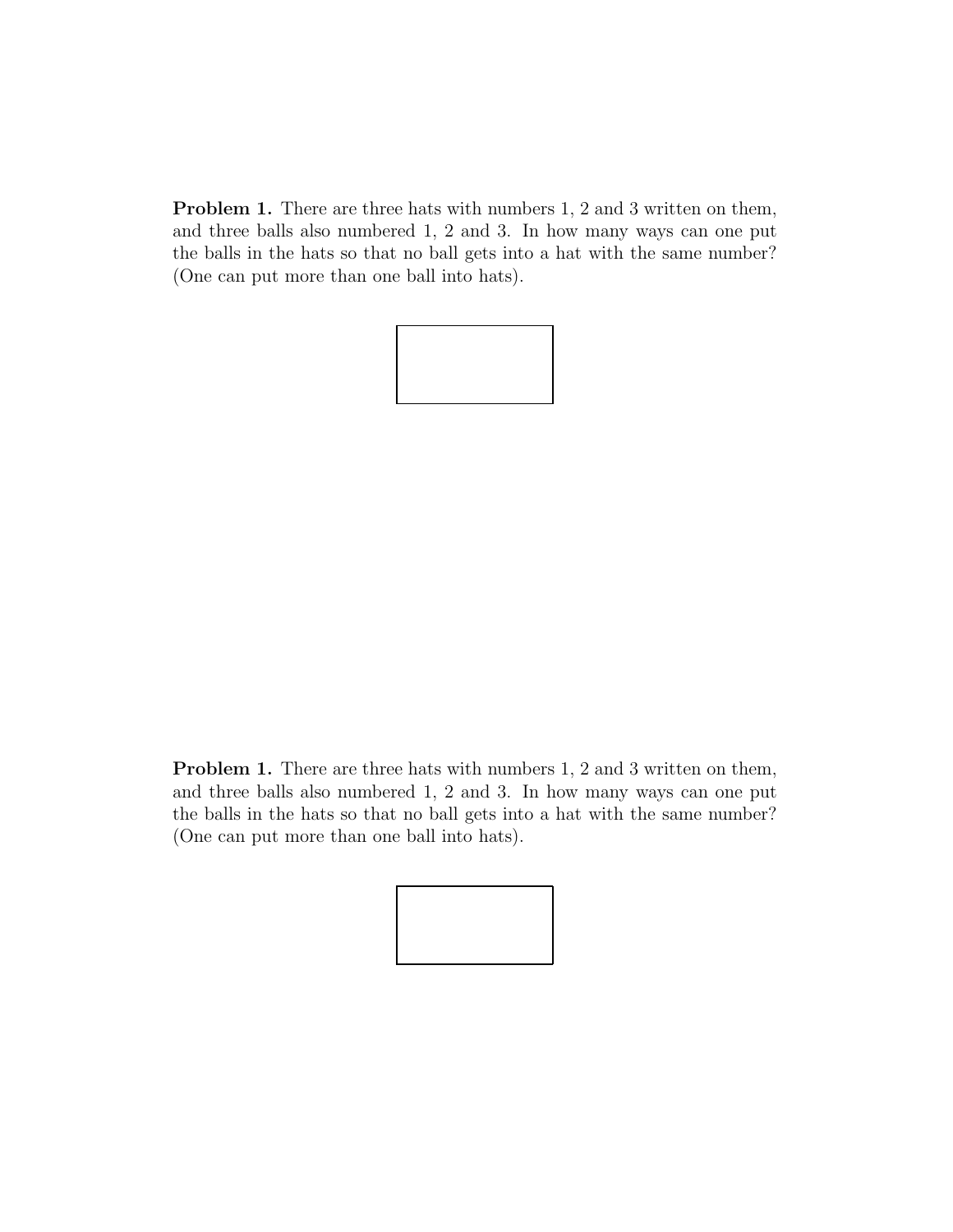**Problem 2.** When the volume of a spherical balloon is multiplied by 3, by what factor does its surface area increase?



**Problem 2.** When the volume of a spherical balloon is multiplied by 3, by what factor does its surface area increase?

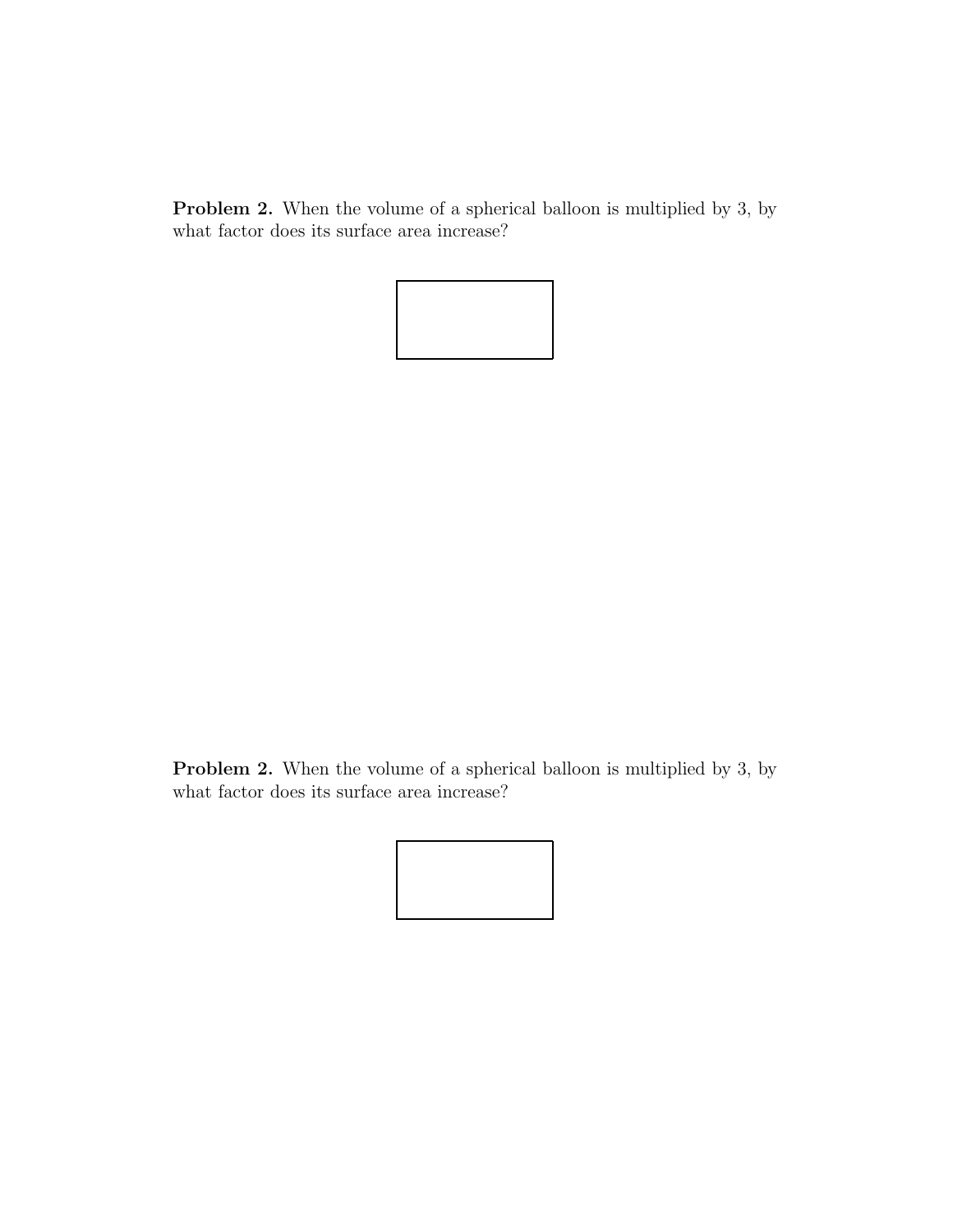**Problem 3.** Given right triangle  $\triangle ABC$  with  $\overline{AD} \perp \overline{BC}$ ,  $BD = 4$  and *CD* = 1. Find *AD*.





**Problem 3.** Given right triangle  $\triangle ABC$  with  $\overline{AD} \perp \overline{BC}$ ,  $BD = 4$  and *CD* = 1. Find *AD*.

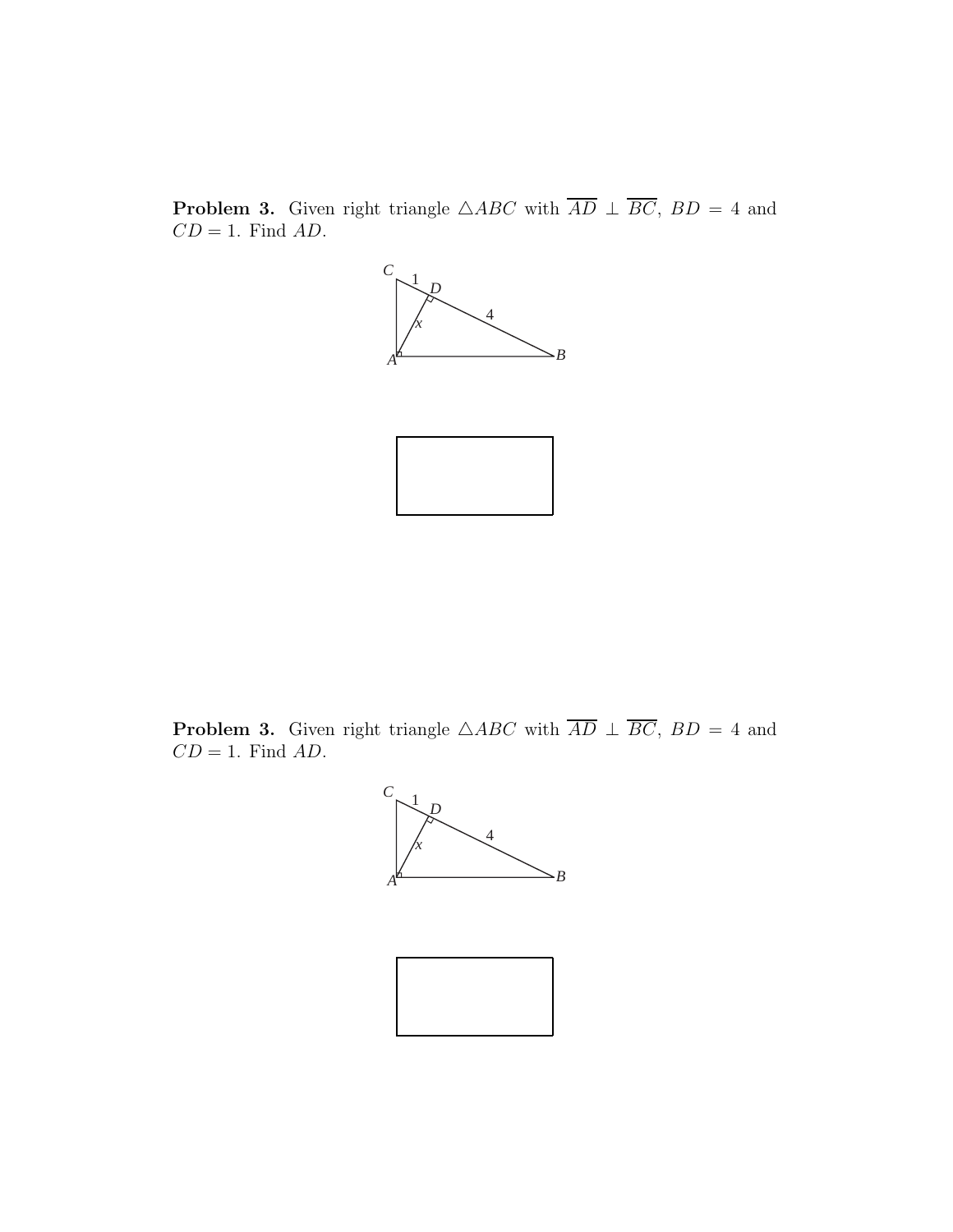**Problem 4.** What is the area of a regular 12-sided polygon (dodecagon) inscribed in a circle with radius 1?



**Problem 4.** What is the area of a regular 12-sided polygon (dodecagon) inscribed in a circle with radius 1?

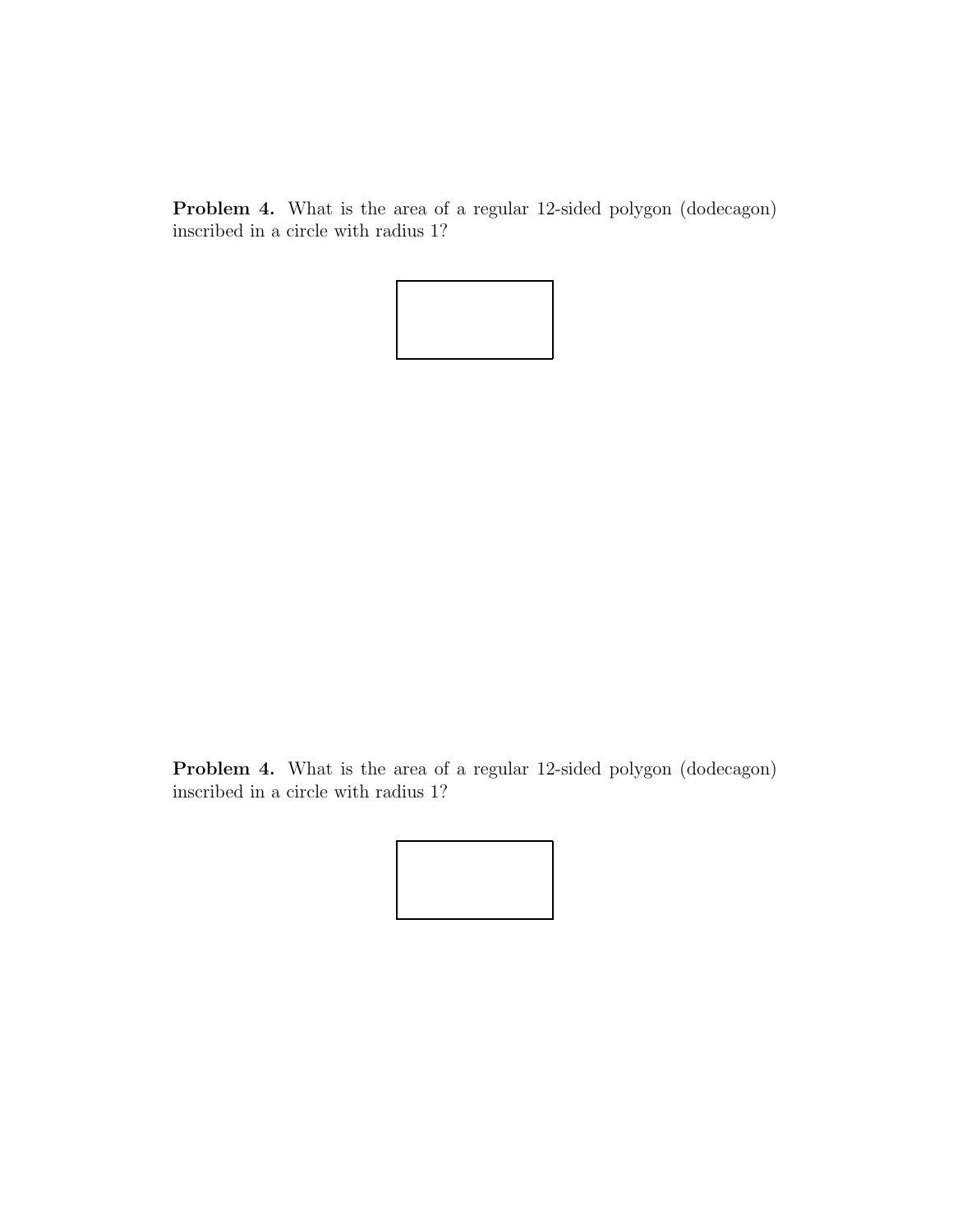**Problem 5.** Find the sum of the prime factors of 1591.



**Problem 5.** Find the sum of the prime factors of 1591.

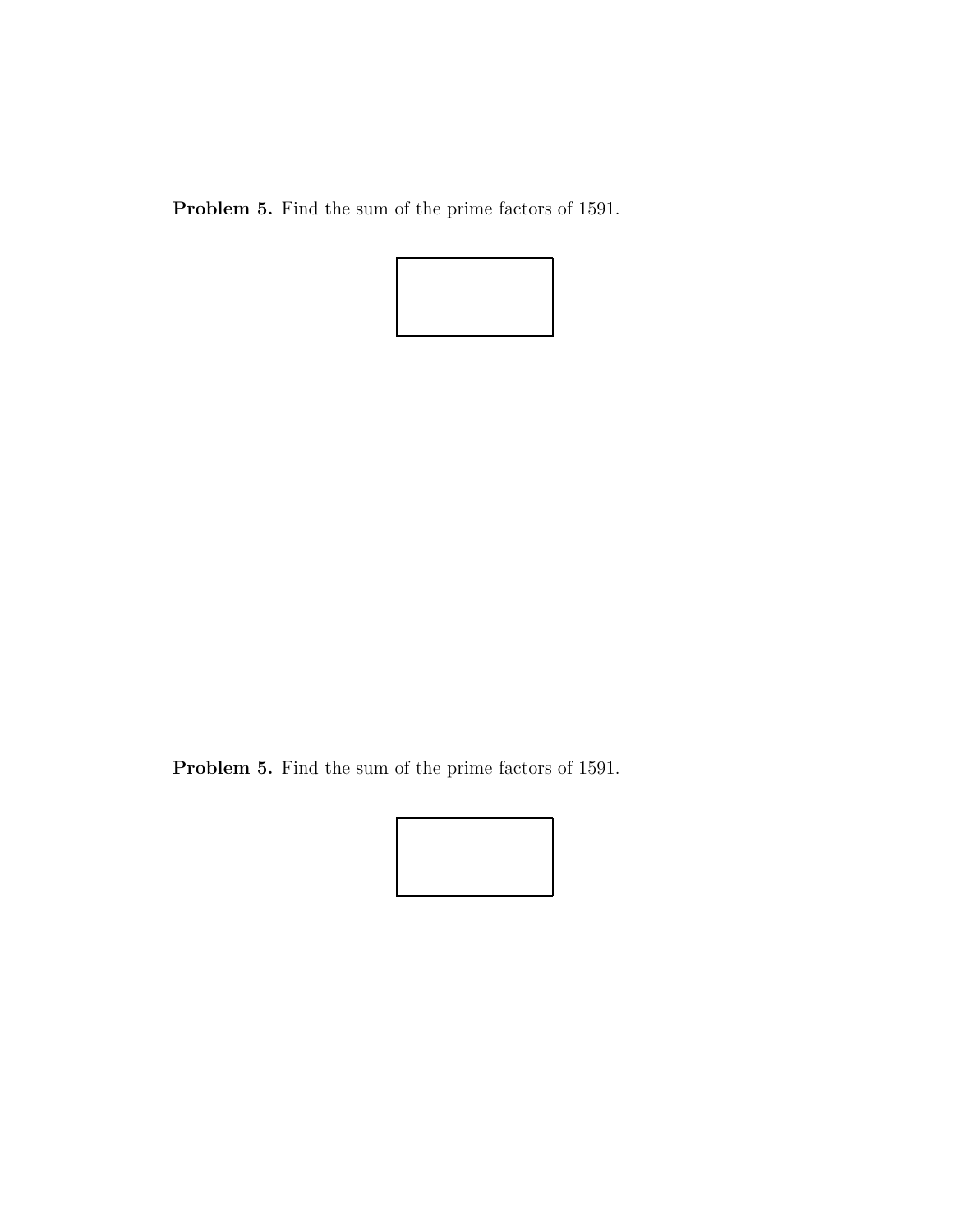**Problem 6.**

$$
\frac{1}{1\cdot 2} + \frac{1}{2\cdot 3} + \frac{1}{3\cdot 4} + \dots + \frac{1}{24\cdot 25} =
$$



**Problem 6.**  $\frac{1}{1 \cdot 2} +$   $\frac{1}{2 \cdot 3} +$   $\frac{1}{3 \cdot 4} + \cdots +$   $\frac{1}{24 \cdot 25}$  =

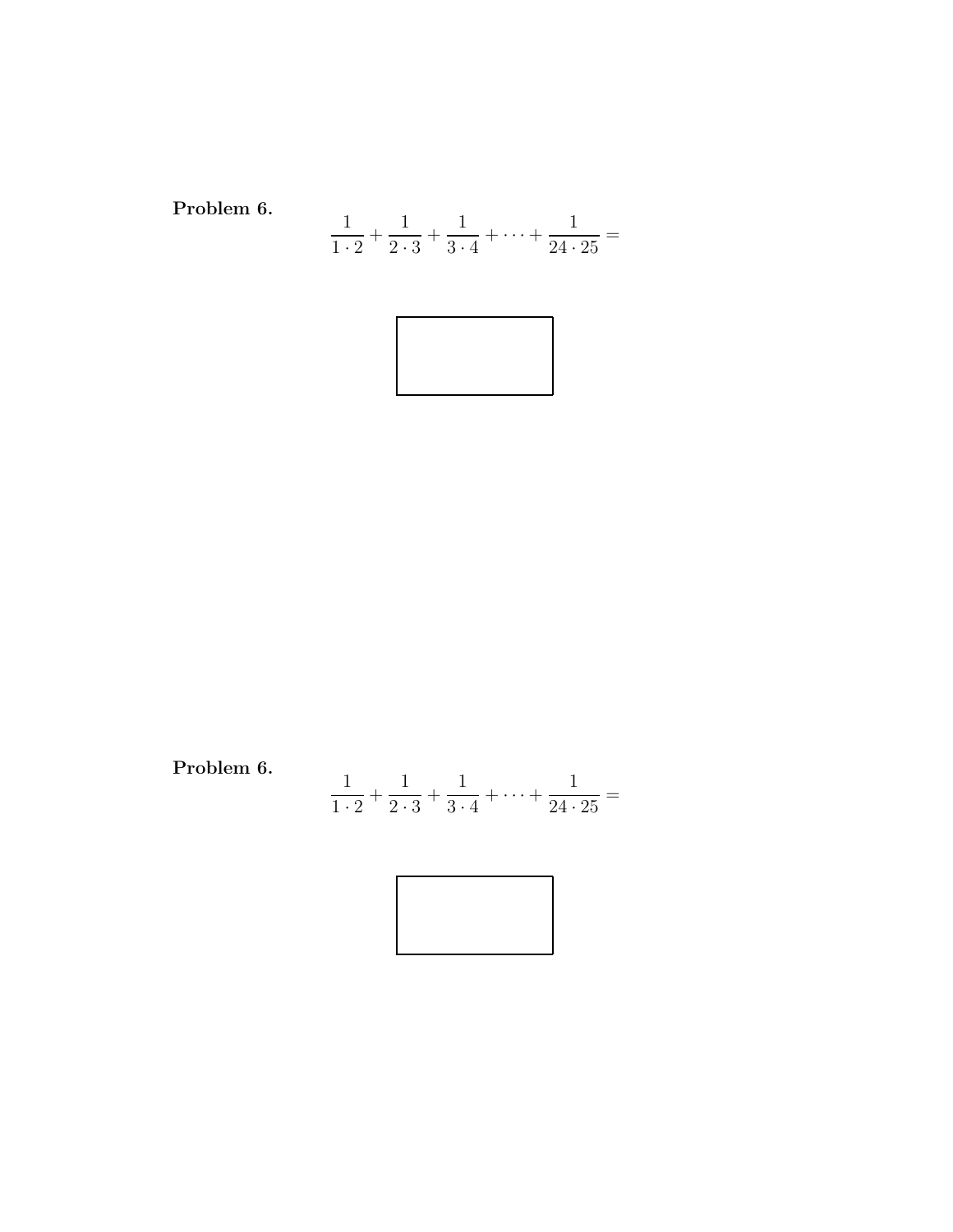**Problem 7.** What is the radius of the smallest sphere containing the spheres with equations

$$
x^{2} + y^{2} + z^{2} = 1
$$
 and  $(x - 1)^{2} + (y - 2)^{2} + (z - 2)^{2} = 4$ ?



**Problem 7.** What is the radius of the smallest sphere containing the spheres with equations

$$
x^{2} + y^{2} + z^{2} = 1
$$
 and  $(x - 1)^{2} + (y - 2)^{2} + (z - 2)^{2} = 4$ ?

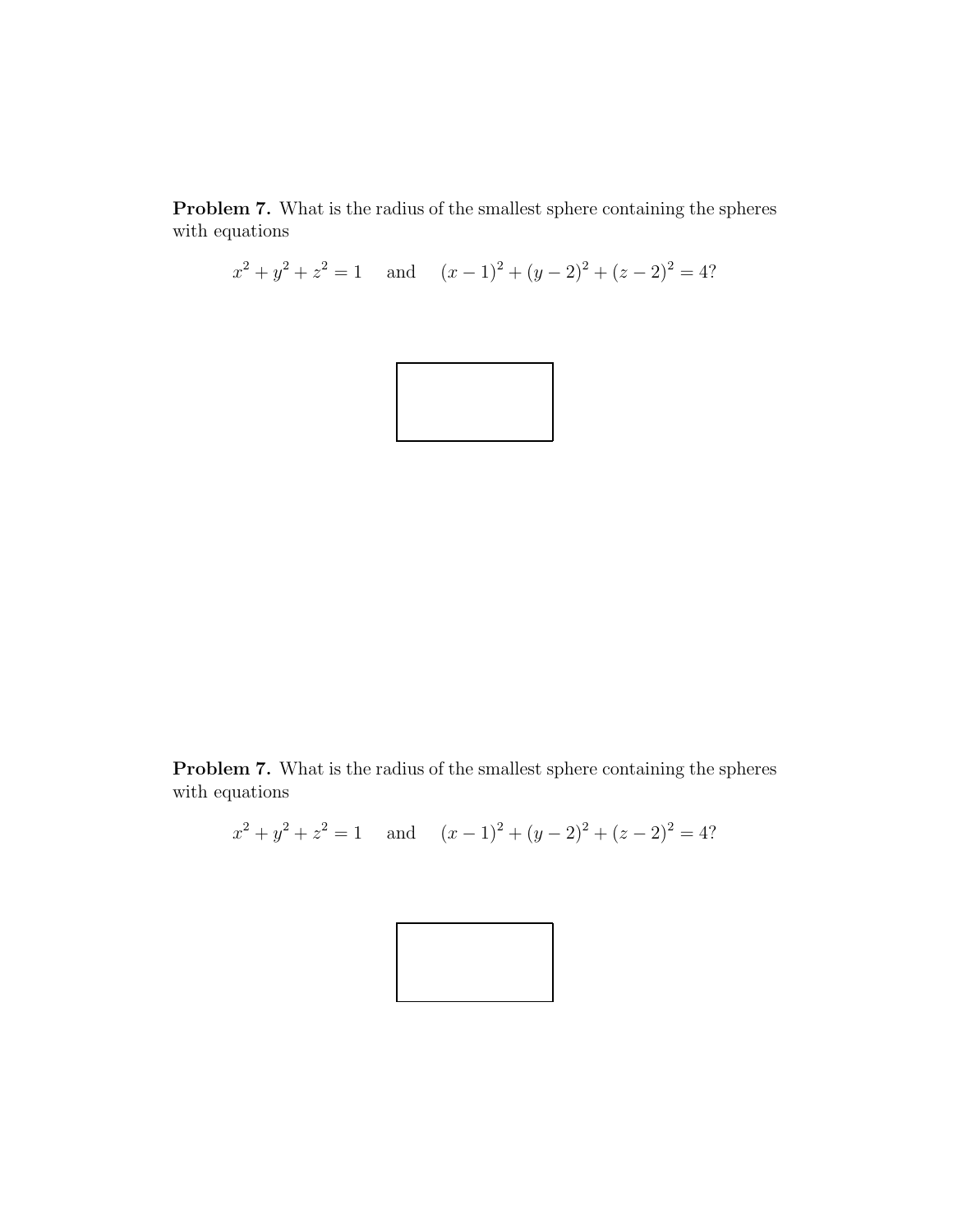**Problem 8.** How many digits are in the base-ten numeral  $4^{22} \cdot 5^{40}$ ?



**Problem 8.** How many digits are in the base-ten numeral  $4^{22} \cdot 5^{40}$ ?

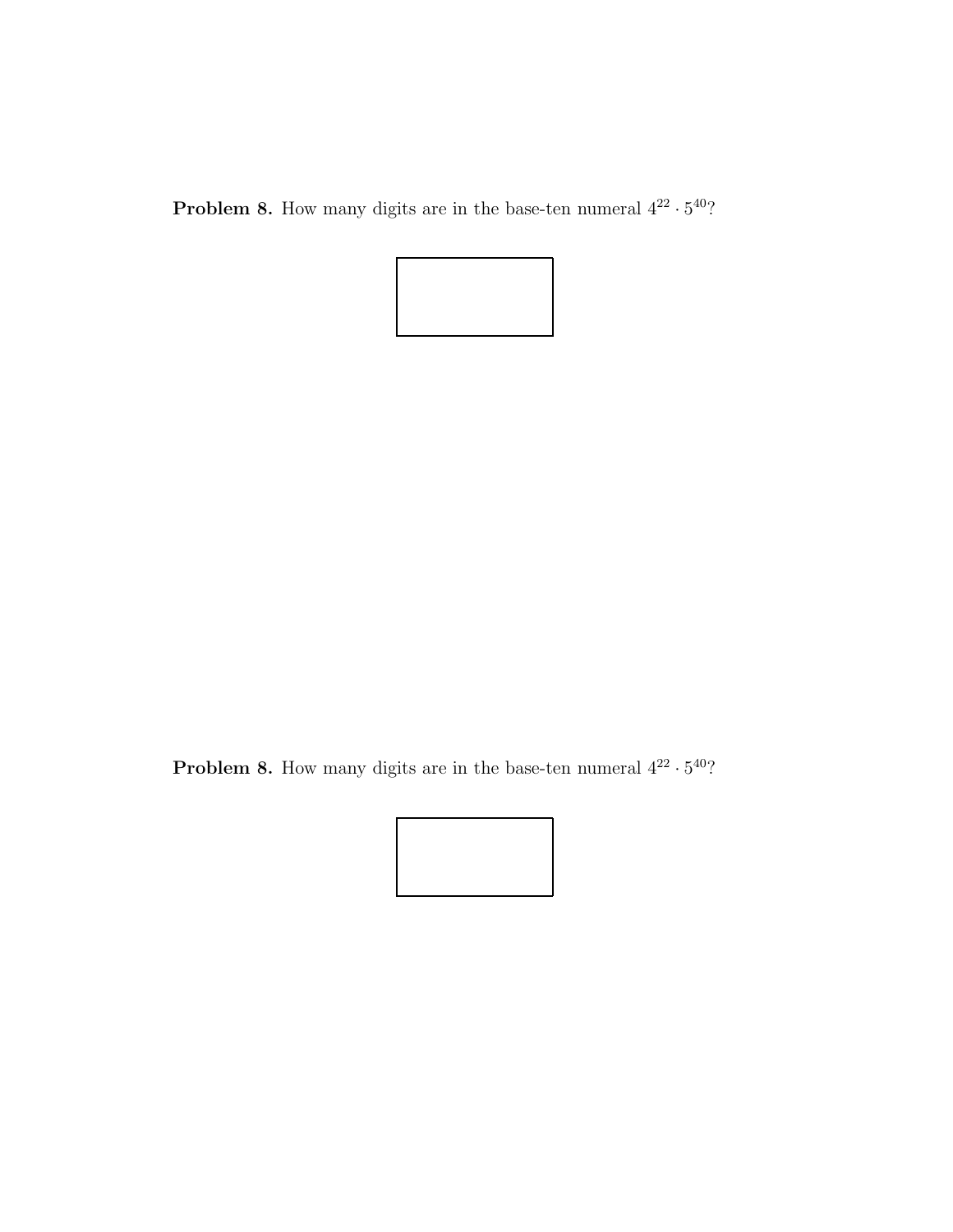**Problem 9.** Determine the missing digit  $\diamondsuit$  in the following mystery multiplication problem:

|                        |  | $4 \t3 \t? \t? \t8$ |       |                | $\ddot{?}$ |
|------------------------|--|---------------------|-------|----------------|------------|
|                        |  | $\times$            | $7 -$ | 5 <sub>5</sub> | 6          |
| $3 \t3 \t1 \t\diamond$ |  | $68\overline{616}$  |       |                |            |
|                        |  |                     |       |                |            |
|                        |  |                     |       |                |            |
|                        |  |                     |       |                |            |
|                        |  |                     |       |                |            |
|                        |  |                     |       |                |            |

**Problem 9.** Determine the missing digit  $\diamondsuit$  in the following mystery multiplication problem: